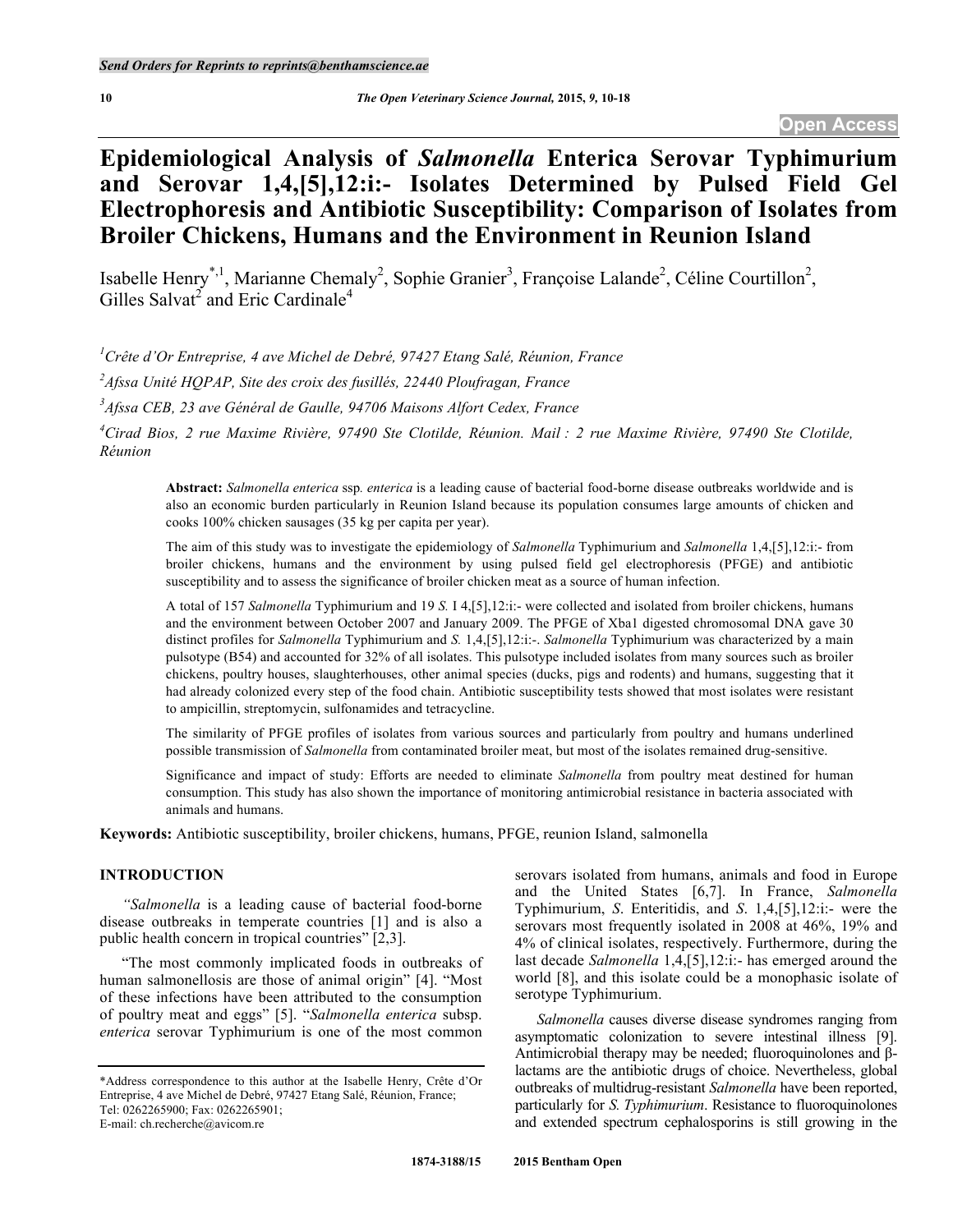European Union, Africa [10] and Asia, for example in Japan where a high level of fluoroquinolone-resistant isolates was first identified in 2000 [11]. Resistance is of utmost importance to worldwide public health, and controlling antimicrobial resistance is important to limit the transfer of resistant *Salmonella* from animals to humans.

*Salmonella* from poultry have been studied all over the world but no epidemiological study had previously been undertaken in Reunion Island. This island is located in the Indian Ocean, east of Madagascar and west of Mauritius. Reunion is an administrative region of France. Chicken meat production is locally consumed (providing 66% of chicken consumption, with 33% from frozen chicken imported from France). Contamination of chicken with *Salmonella* is both a public health and an economic concern especially since the population of Reunion Island consumes a large amount of chicken (35 kg per capita per year) and cooks 100% chicken sausages.

The aim of this study was to investigate the molecular epidemiology of *S. Typhimurium* and *S.* 1,4,[5],12:i:- from broiler chickens, humans and the environment using pulsed field gel electrophoresis (PFGE) and antibiotic susceptibility and to assess the significance of broiler chicken meat as a source of human infection in Reunion Island.

# **MATERIALS AND METHODS**

## **Sample Collection**

Between October 2007 and January 2009, a total of 157 *Salmonella enterica* serovar Typhimurium and 19 *Salmonella* 1,4,[5],12:i:- isolates were collected and isolated on Reunion Island from broiler chickens, poultry farms, slaughterhouses, other animals (pigs, ducks, turkeys and rodents) and humans (Table **1**).

The poultry isolates all came from live broiler chickens (faeces and litter) and from carcasses. The environment isolates came from farm environment (changing room, wall and equipment, poultry house surroundings, litter beetles (tenebrionidae), trucks (wheels) and rodents, from abattoir environment (transport crates, scalding water, defeathering and evisceration stages, trussing and cutting tables, utensils and from sausages) and from other animals (ducks, turkeys, geese…).

Isolates from pigs were acquired from a previous study [12] and some isolates from ducks and turkeys were obtained from the local veterinary laboratory.

For humans, isolates were received from the main hospital in the south of Reunion Island, private laboratories and from the Pasteur Institute in Paris, France.

## **Microbiological Methods**

*Salmonella* strains were isolated by the standard culture method in accordance with NF U47-100:2007 (French Standards Association) as previously described [13]. All *Salmonella* isolates were serotyped according to the Kauffmann-White scheme [14] and the slide agglutination

test using *Salmonella* polyvalent O and H antisera in accordance with the Diagnostic Pasteur.

### **Molecular Typing: RFLP/PFGE**

#### *DNA Extraction*

The following harmonized protocol was used for the study as described previously [15]. After overnight growth on PCA or nutrient broth, cells were harvested by centrifugation and re-suspended in suspension buffer. The final cell density for plug preparation was 1.3-1.6 at 600nm. Proteinase K was added to the cell suspension followed by mixing lysis of cell suspension 1:1 with SeaKem Gold Agarose. The resultant plugs were washed at least twice in distilled water and four times in TE buffer.

### *Enzymatic Digestion*

The genetic typing was carried out using the RFLP-PFGE PulseNet protocol [16] and total DNA was digested with one restriction enzyme X*baI* (Roche Applied Science). The obtained fragments were separated in 1% agarose (SeaKem Gold Agarose) gels using the CHEF-DR-III system (Bio-Rad Laboratories, USA).

#### *Electrophoresis*

Electrophoresis was carried out with 0.5X TBE buffer at 6 V/cm and 14°C. The running time was 20 hours and the pulse ramp time was 2.2–63.8 s. *Salmonella enterica* serovar Braenderup H9812 was used as a molecular weight marker.

Gels were visualized on a UV transilluminator and photographs were captured using a digital imaging system (Video gel doc system, Bio-Rad). Fragment restriction patterns were analysed by BioNumerics software (Applied Maths, Sint Marteen, Belgium), performed using UPGMA (unweighted pair-group method with an arithmetic mean) and a Dice similarity coefficient [17] with a tolerance index of 5%, a position tolerance setting of 1% and an optimization setting of 1% generating a dendrogram. Fragments smaller than 30 kb were disregarded in accordance with the PulseNet guidelines for standardization [18].

## *Discrimination Power*

Discrimination power was calculated by determining the Simpson discrimination indices (D) as per Hunter [19]. These values represent the probability that two distinct isolates will be ranged into different typing groups.

# *Antimicrobial Susceptibility Testing*

Antimicrobial susceptibility was tested by the disk diffusion method following the CLSI guidelines (Clinical and Laboratory Standards Institute, 2008).

The isolates were tested for their susceptibility to ampicilin (A; 10 µg), amoxicillin–clavulanic acid (AMC; 20/10 μg), cefotaxime (CTX; 30 μg), chloramphenicol (C; 30 µg), cephalothin (CF; 30 µg), ceftazidime (CAZ; 30 µg), cotrimoxazole (SXT; 1.25/23.75 µg), sulfonamides –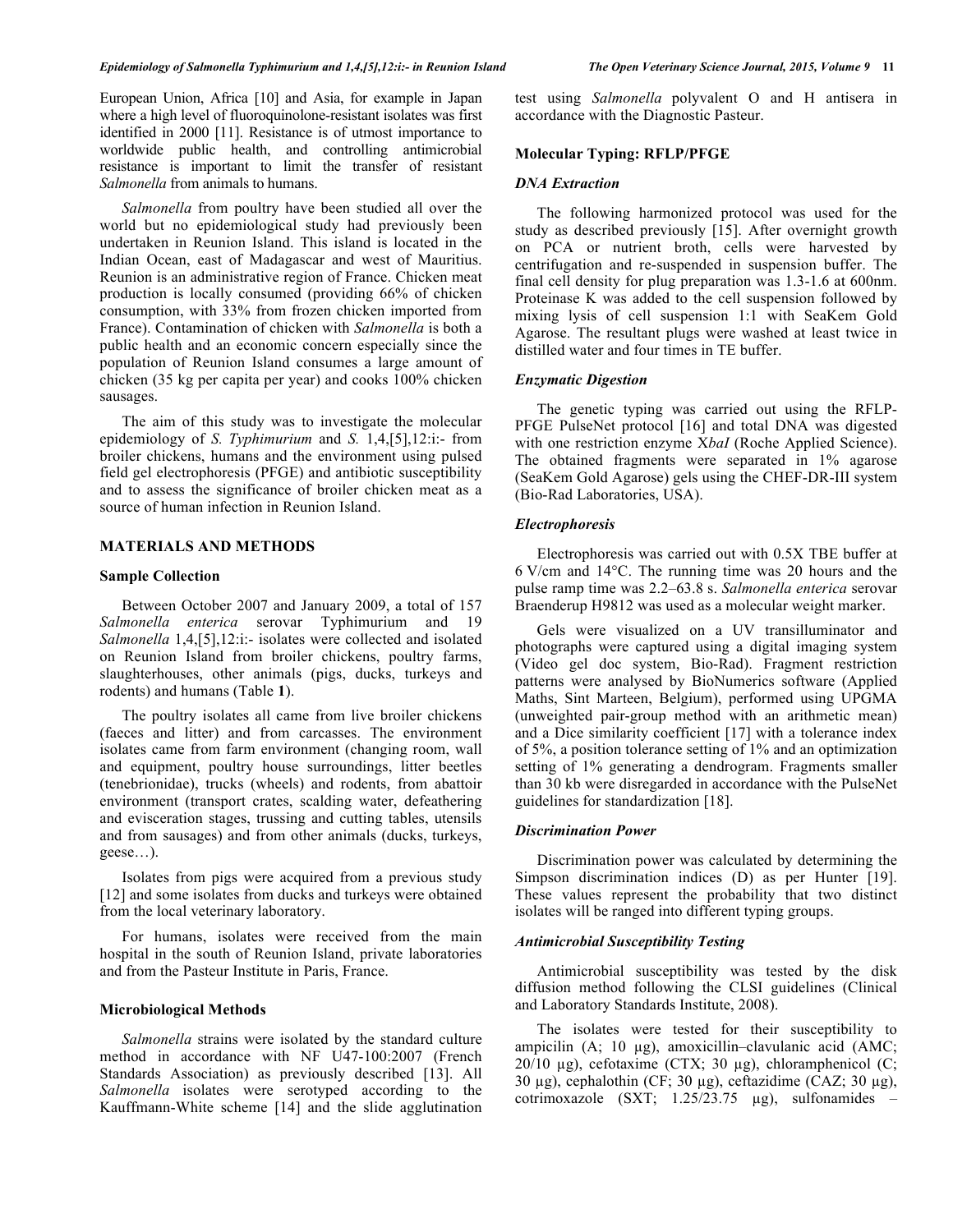**Table 1. Type of samples and PFGE pattern of** *Salmonella* **Typhimurium and** *Salmonella* **S. 1,4,[5],12:i:- collected from broiler chickens, farms and the slaughterhouse, from other animals, humans and from some foodstuffs (Reunion Island, 2007- 2009, 176 isolates).**

|                 | <b>Type of Samples</b> |                       | Number of Isolated Strains (%) | <b>PFGE Pattern (Number of Each Pulsotype)</b>                                                                    |  |  |  |  |
|-----------------|------------------------|-----------------------|--------------------------------|-------------------------------------------------------------------------------------------------------------------|--|--|--|--|
| Broiler chicken | Broiler chicken        | Faeces and litter     | 33 (19)                        | B50(8);B52(4);B54(12);B59(1);B61(1);B63(1);<br>B64(1); B70(1); B75(1); B77(3)                                     |  |  |  |  |
|                 |                        | Neck skin             | 3(2)                           | B54(3)                                                                                                            |  |  |  |  |
|                 |                        | Caeca                 | 5(3)                           | B54(2);B62(1);B73(1)                                                                                              |  |  |  |  |
|                 |                        | Carcasses             | 19(11)                         | B54(5);B62(4);B69(1);B73(6);B74(1);B77(2)                                                                         |  |  |  |  |
| Environment     | Broiler farm           | Wall and equipment    | 2(1)                           | B55(1); B67(1)                                                                                                    |  |  |  |  |
|                 |                        | Sas                   | 3(2)                           | B54(1); B62(2)                                                                                                    |  |  |  |  |
|                 |                        | Surroundings          | 2(1)                           | B58(1); B69(1)                                                                                                    |  |  |  |  |
|                 | Slaughter house        | Transport crate       | 3(2)                           | B50(2); B62(1); B73(1)                                                                                            |  |  |  |  |
|                 |                        | Scalding water        | 3(2)                           | B50(2); B51(1)                                                                                                    |  |  |  |  |
|                 |                        | Before defeathering   | 7(4)                           | B60(1);B62(2);B69(1);B73(2);B77(1)                                                                                |  |  |  |  |
|                 |                        | After defeathering    | 4(2)                           | B50(1);B54(1);B69(1);B73(1)                                                                                       |  |  |  |  |
|                 |                        | Before trussing table | 3(2)                           | B73(1); B77(2)                                                                                                    |  |  |  |  |
|                 |                        | After trussing table  | 6(3)                           | B54(2);B69(1);B73(2);B77(1)                                                                                       |  |  |  |  |
|                 |                        | Evisceration          | 6(3)                           | B54(4);B73(1);B77(1)                                                                                              |  |  |  |  |
|                 |                        | Cutting tables        | 5(3)                           | B54(1);B72(2);B73(2)                                                                                              |  |  |  |  |
|                 |                        | Utensils              | 1(1)                           | B77(1)                                                                                                            |  |  |  |  |
|                 | Other animals          | Pig                   | 11(6)                          | B54(4);B61(2);B64(2);B69(1);B72(1)                                                                                |  |  |  |  |
|                 |                        | Duck                  | 10(6)                          | B51(5);B52(1);B54(1);B56(3)                                                                                       |  |  |  |  |
|                 |                        | Rooster               | 4(2)                           | B54(4)                                                                                                            |  |  |  |  |
|                 |                        | Turkey                | 5(3)                           | B54(3); B62(1); B71(1)                                                                                            |  |  |  |  |
|                 |                        | Guinea fowl           | 3(2)                           | B49(1);B53(1);B62(1)                                                                                              |  |  |  |  |
|                 |                        | Goose                 | 1(1)                           | B61(1)                                                                                                            |  |  |  |  |
|                 |                        | Rodent                | 1(1)                           | B54(1)                                                                                                            |  |  |  |  |
| Human           | Human                  | Human                 | 33(19)                         | B49(1);B50(1);B53(3);B54(13);B56(1);B57(1);<br>B61(2);B62(2);B64(1);B65(1);B66(1);<br>B68(2);B69(1);B71(2);B78(1) |  |  |  |  |
| Food stuff      |                        | Sausage               | 1(1)                           | B73(1)                                                                                                            |  |  |  |  |

NCCLS (Su; 300 µg), gentamicin (Gm; 10 µg), streptomycin (S; 10 µg), kanamycine (K; 30 µg), tetracycline (T; 30 µg), colistine (Cs; 10 µg), nalidixic acid (Na; 30 µg), ofloxacine (Ofx; 5 µg) and enrofloxacine (Enr; 5 µg). *Escherichia coli* (ATCC25922) was used as control strain.

# **RESULTS**

#### **PFGE and Genetic Diversity**

The genotyping of 157 isolates of *Salmonella* Typhimurium and 19 isolates of *S*. 1,4,[5],12:i:- was carried out by PFGE using X*ba1* as macrorestriction enzyme. Digestion of DNA revealed 30 profiles (B49 to B78) (Fig. **2**). The discriminatory ability (D value) of the method was 0.86 for the entire panel. Analysis by BioNumerics software showed an overall similarity of 75% with stable patterns consisting of 14-18 fragments.

The genetic relatedness of the PFGE profiles for *Salmonella* Typhimurium and *S*. 1,4,[5],12:i:- showed 5 clusters (Fig. **1**) but *S*. 1,4,[5],12:i:- was only found in clusters 4 and 5: the first cluster (17.3% of the isolates) consisted of 6 profiles (B49, B50, B51, B52, B53 and B59): 12 isolates from chicken, 4 from the slaughterhouse (2 from scalding water, 1 from the defeathering stage and 1 from transport crates), 8 from other animals (2 turkeys, 6 ducks), 5 from humans and 2 from sausages. The second cluster (35.7%) consisted of 5 profiles (B54, B55, B56, B57 and B58) from 24 chicken isolates, 11 from broiler farms and slaughterhouses (outdoor area, changing rooms, walls and equipment, transport crates, scalding water, evisceration and cutting table); 14 from other animals (rodent, turkey, wild bird and duck isolates) and 15 from humans; the third cluster (12.8% of the isolates) comprised 3 profiles (B62, B63 and B64): 11 from chickens, 5 from farm and abattoir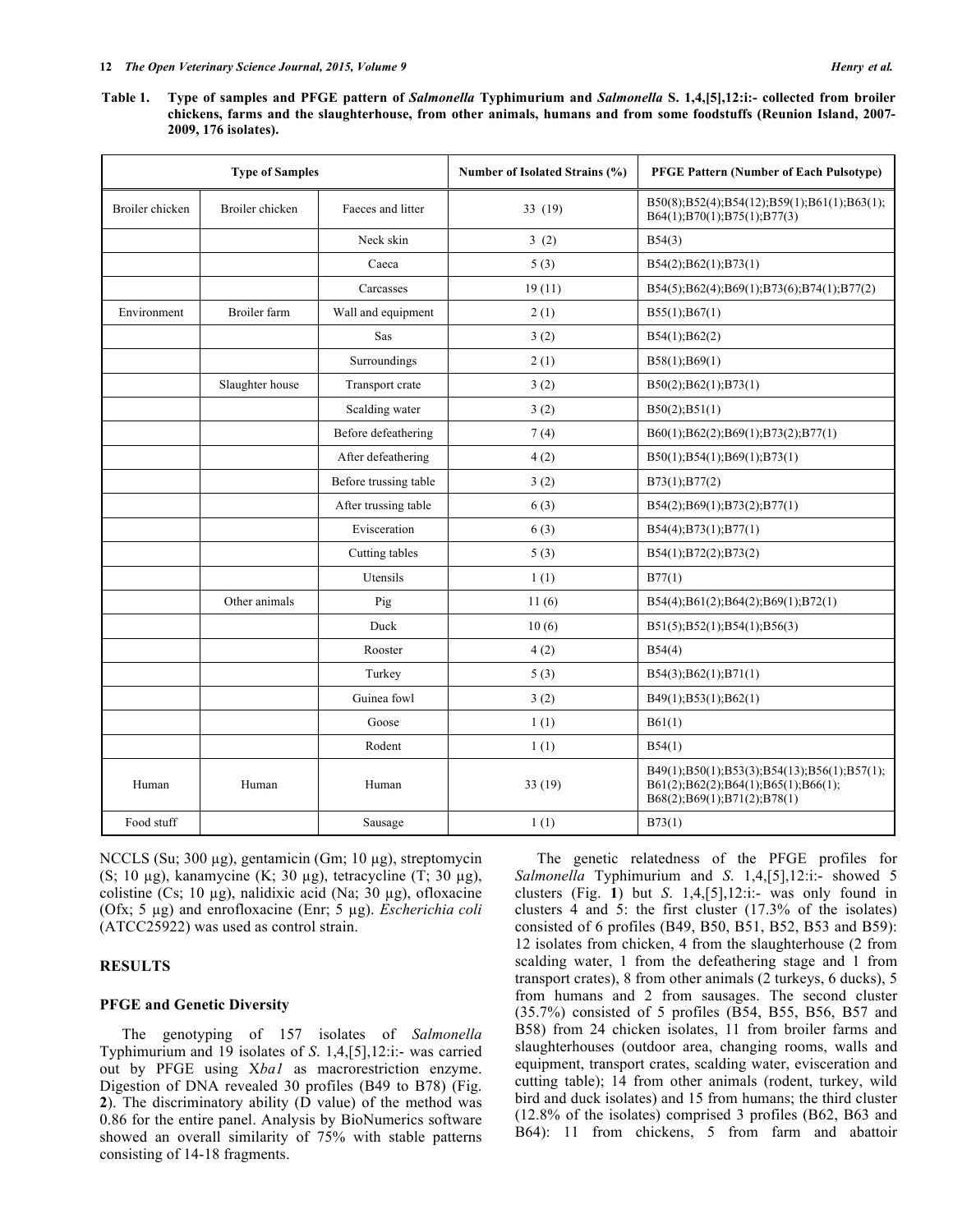

**Fig. (1).** Dendrogram showing the cluster analysis of PFGE Xba1 patterns from 161 isolates of *Salmonella* Typhimurium and 18 Salmonella 1,4,[5],12:i:- generated by BioNumerics software using the UPGMA method.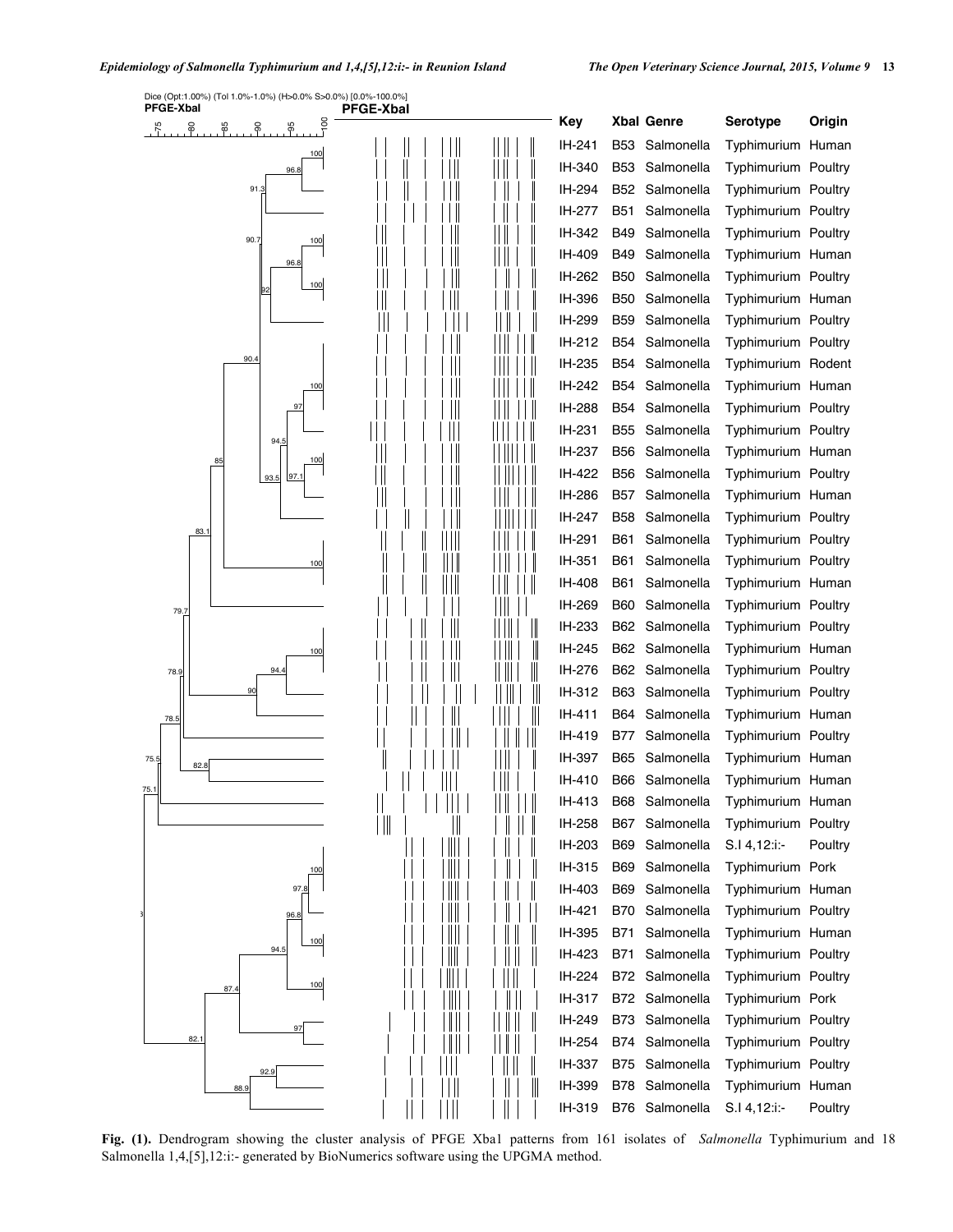

**Fig. (2).** The PFGE Type for Xba1 digested genome DNA of Salmonella Typhimurium and Salmonella S. 1,4,[5],12:i:- . A total of 176 isolates were analysed; 30 Xba1 PFGE-types were obtained: M:Salmonella Braenderup; lane1:B76; lane2:B78; lane3:B75; lane4:B74; lane5:B73; lane6:B72; lane7:B71; lane8:B70; lane9:B69; lane10:B67; lane11:B68; lane12:B66; lane13:B65; lane14:B77; lane15:B64; lane16:B63; lane17:B62; lane18:B60; lane19:B61; lane20:B58; lane21:B57; lane22:B56; lane23:B55; lane24:B54; lane25:B59; lane26:B50; lane27:B49; lane28:B51; lane29:B52; lane30:B53.

environment (changing rooms, transport crates, defeathering and evisceration stages), 4 from other animals (pigs, turkeys multidrug resistant pattern  $A, C, S, Su, T$  (Table 3). and guinea fowl) and 3 from humans; the fourth cluster  $(7.8\% \text{ of the isolates})$  comprised 4 profiles (B69, B70, B71 **DISCUSSION** and B72): 1 from chicken, 3 from farm and abattoir environment (outdoor area and cutting table), 3 from other animals (pigs and turkey) and 2 from humans for *S. Typhimurium*; for *S*. 1,4,[5],12:i:-, the fourth cluster comprised 1 isolate from chicken, 1 human and 3 isolates from the slaughterhouse environment (defeathering stage and trussing table). Finally, the fifth cluster (10.6% of the isolates) comprised 2 profiles (B73 and B74): 2 isolates from chickens, 4 from the slaughterhouse environment (defeathering and evisceration stages, trussing and cutting tables) and 1 from sausages for *S. Typhimurium*; 6 chicken isolates and 6 isolates from the abattoir environment (transport crates, defeathering stage, cutting and trussing tables) were found for *S*. 1,4,[5],12:i:-.

## **Antibiotic Resistance Patterns**

*Salmonella* Typhimurium. Among a total of 157 *Salmonella* Typhimurium isolates, 9 (5.5%) were resistant to A, 28 (17.4%) to S, 32 (19.9%) to Su, 4 (2.5%) to SXT and 37 (22.3%) to T. The same results were observed for isolates from the environment or humans (Table **2**). Only 1 isolate from other animals exhibited a resistance against Na.

*Salmonella* 1,4,[5],12:i:-. Out of 19 isolates, 19 (100%) was resistant to A, S, Su and T.

## **Antibiotic Resistance Associated with PFGE Pattern**

The main resistance pattern associated with most of the pulsotypes (B50, B69, B70, B71, B73, B74, B75 and B76) is A,S,Su,T. We also found two other resistance patterns: A,Su,SXT,T (B62 and B63) and S,Su,T (B54 and B55). Three isolates from pig and human origin yielded the typical multidrug resistant pattern A,C,S,Su,T (Table **3**).

## **DISCUSSION**

In Reunion Island, *S. Typhimurium* is the most prominent serovar in broiler chickens, just as in other parts of the world [20-22]. It appeared that *S. Typhimurium* was able to infect many hosts, including monogastric species, poultry (chicken, duck, turkey, guinea fowl, geese) and pigs, but also small mammals such as rodents [23, 24]. The atypical *Salmonella enterica* 1,4,[5],12:i:- emerged a few years ago in Reunion Island and because of the close genetic relationship, it is certainly a monophasic isolate of *S. Typhimurium* [8]. Many studies have already explained the relationships between serovars S.1,4, [5], 12: i:- and Typhimurium through the presence of IS200 by DNA microarray [25,26].

We opted for the method of choice for typing *Salmonella*; pulsed field gel electrophoresis (PFGE) remains the gold standard for *Salmonella* genotyping. Its discriminatory power is good and this method has proved to be highly useful in outbreak situations and has been widely used for *Salmonella* fingerprinting [22,27,28]. Use of PFGE with endonuclease *Xba*1 has been recognized as a precise means for fingerprinting *Salmonella* serovars [29], particularly for *S. Typhimurium* [30].

The strong similarity found between isolates from broiler chickens, humans and the environment indicated a close genetic relationship between avian serovars Typhimurium and 1,4,[5],12:i:- compared to that of isolates from other sources. Previous studies on clonal relationships of *S. Typhimurium* from humans and various other sources showed that isolates of this serovar were clustered into a group with similarity of more than 70%. This observation was in agreement with our findings (75.1% similarity). In spite of their close genetic relationship, it was possible to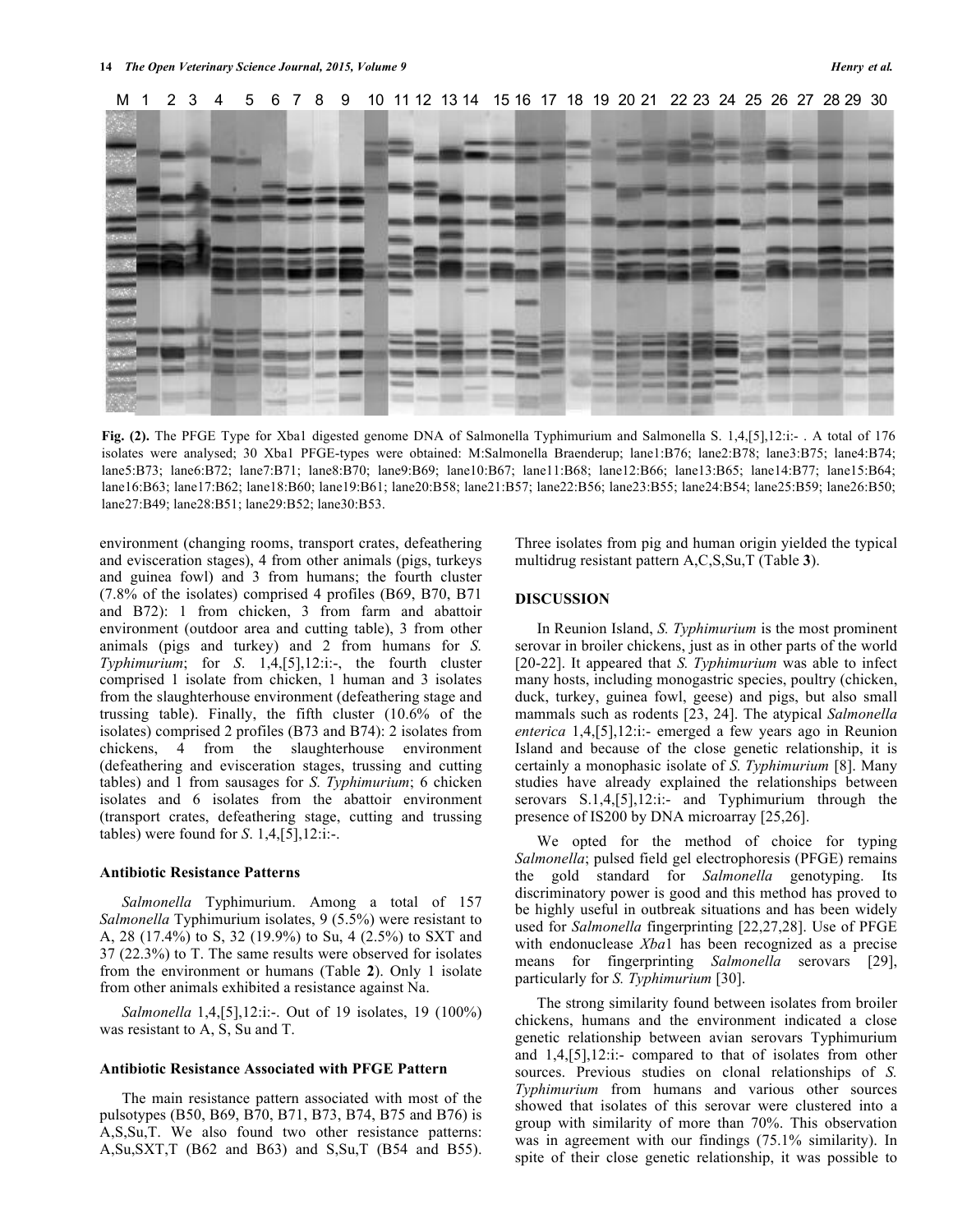|                                            | Origin                                |         |                       |                                      |                      |                     |                |                     |  |  |  |
|--------------------------------------------|---------------------------------------|---------|-----------------------|--------------------------------------|----------------------|---------------------|----------------|---------------------|--|--|--|
|                                            | <b>Chicken</b>                        |         | <b>Environment</b>    |                                      | <b>Other animals</b> |                     | Human          |                     |  |  |  |
|                                            | S. Typhimurium<br>S 1,4, [5], 12: i:- |         | S. Typhimurium        | S 1,4, [5], 12: i:-                  | S. Typhimurium       | S 1,4, [5], 12: i:- | S. Typhimurium | S 1,4, [5], 12: i:- |  |  |  |
| Ampicilin (Am)<br>9(5.6)<br>6(33.3)        |                                       |         | 9(50)<br>7(4.3)       |                                      | 6(3.7)<br>1(5.5)     |                     | 4(2.5)         | 1(5.5)              |  |  |  |
| <b>Amoxicilinc</b><br>lavulanic acid (AMC) |                                       |         |                       |                                      |                      |                     |                |                     |  |  |  |
| Chloramphenicol (C)                        |                                       |         |                       |                                      | 1(0.6)               |                     | 3(1.9)         |                     |  |  |  |
| Ceftazidime (CAZ)                          |                                       |         |                       |                                      |                      |                     |                |                     |  |  |  |
| Cephalotin (Cf°)                           |                                       |         |                       |                                      |                      |                     |                |                     |  |  |  |
| <b>Colistine (CS</b>                       |                                       |         |                       |                                      |                      |                     |                |                     |  |  |  |
| Cefotaxime (CTX)                           |                                       |         |                       |                                      |                      |                     |                |                     |  |  |  |
| <b>Enrofloxacine (ENR)</b>                 |                                       |         |                       |                                      |                      |                     |                |                     |  |  |  |
| <b>Gentamicine (GM)</b>                    |                                       |         |                       |                                      |                      |                     |                |                     |  |  |  |
| Kanamycin (K)                              |                                       |         |                       |                                      |                      |                     |                |                     |  |  |  |
| <b>Nalidixic Acid (NA)</b>                 |                                       |         |                       |                                      | 1(0.6)               |                     |                |                     |  |  |  |
| <b>Ofloxacine (OFX</b>                     |                                       |         |                       |                                      |                      |                     |                |                     |  |  |  |
| Streptomycine (S)                          | 28(17.4)                              | 6(33.3) | 17(10.5)              | 9(50)                                | 15(9.3)              | 1(5.5)              | $16(10\%)$     | 1(5.5)              |  |  |  |
| <b>Sulfonamides (SSS250)</b>               | 32(19.9)                              | 6(33.3) | 18(11.2)              | 9(50)                                | 18(11.2)             | 1(5.5)              | 18(11.2)       | 1(5.5)              |  |  |  |
| Cotrimoxazole (SXT)                        | 4(2.5)                                |         | 1(0.6)                |                                      | 2(1.2)               |                     | 3(1.9)         |                     |  |  |  |
| Tetracyclin (Te)                           | 37(22.3)                              | 6(33.3) | 23(14.3)<br>$m = 1.2$ | 9(50)<br>$1 + 1$ $1 + 2 + 3 + 4 + 7$ | 19(11.8)             | 1(5.5)              | 19(11.8)       | 1(5.5)              |  |  |  |

**Table 2. Antimicrobial resistance for** *Salmonella* **Typhimurium and 1,4,[5],12:i:- isolates from chickens, the environment, other animals and humans.**

(): numbers in parentheses represent percentage of resistant isolates for Typhimurium and 1,4,[5],12:i:- respectively.

divide the majority of the avian isolates into five clusters. The first two and the last two clusters were closely related; this suggested, at least, the introduction of two or three different clones that could have been brought in *via* imports of foodstuffs, parent stocks, hatching eggs or one-day-old chicks from France or from south-east Asia [31, 32] in the 1980s.

The main pulsotype (B54) accounted for 29% of all the isolates; it comprised isolates from many sources such as poultry houses, the slaughterhouse, other animal species (ducks, turkeys, pigs or rodents) and humans, suggesting that this pulsotype had already colonized every step of the food chain [33]. This pulsotype also showed a close genetic relationship between the isolates from broilers and those from rodents. As demonstrated by Meerburg and Kijlstra [34], rodents are often implicated in the infection of poultry. Indeed, rodents have been recognized as a vehicle for *Salmonella* [23,35]. In Reunion Island, rodents are a real problem because most of the territory is covered with sugarcane fields, which provide a natural habitat for rodents, and are usually very close to poultry farms [36, 37].

The same pulsotypes of *Salmonella* have been recovered from different animal species; in a tropical island like Reunion where all farms (pig and poultry) are concentrated in a small area, exchange of organic material and pathogens between these farms *via* trucks, employees and technical staff is still possible. Moreover, many farmers rear pigs and broilers at the same time on the same site [12]. A cycle of transmission between these different species could have been

instigated and this could explain the close genetic relationship between these *Salmonella* isolates [38].

Most of the chicken isolates  $(2<sup>nd</sup>, 4<sup>th</sup>$  and  $5<sup>th</sup>$  clusters) had the same genotype pattern as the environmental isolates from the outdoor areas of poultry farms; this suggested *Salmonella*  Typhimurium isolates could persist in the environment even after cleaning and disinfection [39]. This persistence could be explained by failures in decontamination procedures [40]; as an example, poultry manure is often kept outside, with or without protection, to be used as fertilizer for nearby market gardening. But these isolates could also be re-introduced into the poultry farm *via* different routes, such as rodents, or even rainwater; [41] had already demonstrated that *Salmonella* could be disseminated in the soil as a result of substantial rainfall, frequent in tropical climates such as that of Reunion Island.

The same pulsotypes were found in chickens, poultry houses and the slaughterhouse, confirming that the slaughterhouse had been contaminated by infected chickens [33, 42].

The same *S. Typhimurium* PFGE patterns (B54, B62, B64 and B69) observed for poultry and human isolates underlined a possible contamination of humans by chicken as previously described by Nogrady *et al*. [43]. The presence of *S. Typhimurium* in broiler chickens is of considerable importance from the standpoint of public health and particularly in Reunion island where it is the most frequent serovar incriminated in food poisoning [44]. Most of these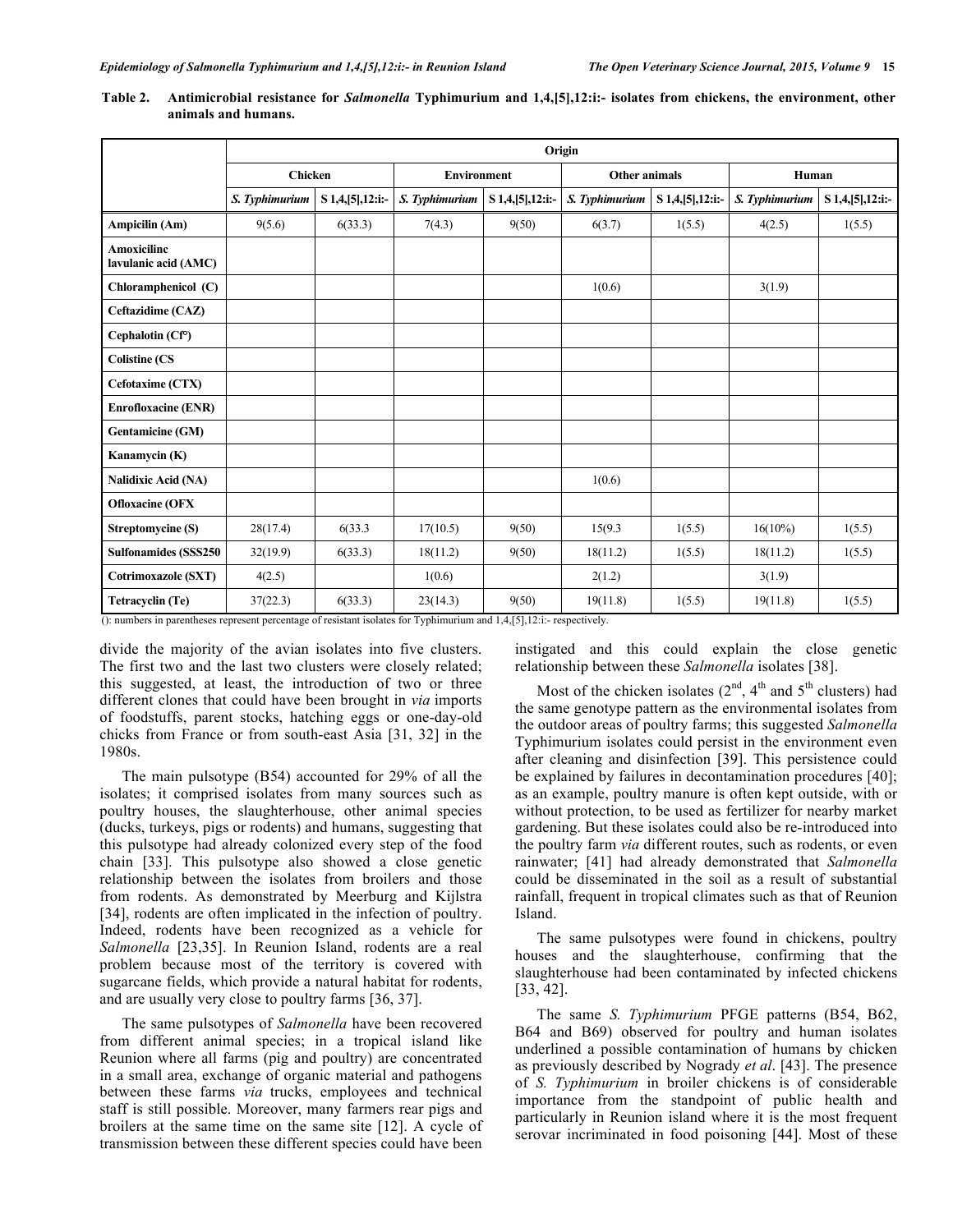**Table 3. PFGE and antibiotic susceptibility patterns of** *Salmonella* **Typhimurium and** *Salmonella* **S.I 4,12:i:- collected from broiler chickens, from farm and abattoir environment, from other animals, and humans (Reunion Island, 2007-2009, 176 isolates).**

|                         | <b>Number</b><br>of<br><b>Strains</b><br><b>Associated</b><br>(%) | R Type      | Origin                          |                        |                           |                      |                                   |                  |                                   |                |                       |                     |                         |                     |
|-------------------------|-------------------------------------------------------------------|-------------|---------------------------------|------------------------|---------------------------|----------------------|-----------------------------------|------------------|-----------------------------------|----------------|-----------------------|---------------------|-------------------------|---------------------|
| ${\bf PFGE}$<br>Pattern |                                                                   |             | <b>Broiler Chicken</b><br>Human |                        |                           | <b>Broiler Farms</b> |                                   |                  | <b>Slaughter House</b>            |                | <b>Other Animals</b>  |                     | Foodstuffs              |                     |
|                         |                                                                   |             | $S$ 1,4,[5],<br>$12:ii:-$       | S. Typhi-<br>$m$ urium | $S$ 1,4,[5],<br>$12:ii:-$ | S. Typhi-<br>murium  | S 1,4,[5], S. Typhi-<br>$12:ii:-$ | $m$ <i>urium</i> | S 1,4,[5],1 S. Typhi-<br>$2:$ i:- | $m$ urium      | $S$ 1,4,[5],<br>12:ii | S. Typhi-<br>murium | S 1,4,[5],<br>$12:ii:-$ | S. Typhi-<br>murium |
| <b>B49</b>              | 2(1.1)                                                            |             |                                 |                        |                           | $\,1\,$              |                                   |                  |                                   |                |                       | $\mathbf{1}$        |                         |                     |
| <b>B50</b>              | 13(7.4)                                                           |             |                                 | 6                      |                           | $\,1\,$              |                                   |                  |                                   | $\overline{4}$ |                       |                     |                         | $\sqrt{2}$          |
| <b>B50</b>              | 1(0.6)                                                            | A,S,Su,T    |                                 | $\mathbf{1}$           |                           |                      |                                   |                  |                                   |                |                       |                     |                         |                     |
| <b>B51</b>              | 5(2.8)                                                            |             |                                 |                        |                           |                      |                                   |                  |                                   |                |                       | $\sqrt{5}$          |                         |                     |
| <b>B52</b>              | 5(2.8)                                                            |             |                                 | $\overline{4}$         |                           |                      |                                   |                  |                                   |                |                       | $\,1$               |                         |                     |
| <b>B53</b>              | 4(2.3)                                                            |             |                                 |                        |                           | $\mathfrak{Z}$       |                                   |                  |                                   |                |                       | $\mathbf{1}$        |                         |                     |
| <b>B54</b>              | 4(2.3)                                                            |             |                                 |                        |                           | $\mathbf{1}$         |                                   | $\mathbf{1}$     |                                   | $\sqrt{2}$     |                       |                     |                         |                     |
| <b>B54</b>              | 1(0.6)                                                            | Na,S,Su,T   |                                 | $\mathbf{1}$           |                           |                      |                                   |                  |                                   |                |                       |                     |                         |                     |
| <b>B54</b>              | 52(29.5)                                                          | S, Su, T    |                                 | $20\,$                 |                           | $12\,$               |                                   |                  |                                   | $\tau$         |                       | 13                  |                         |                     |
| <b>B55</b>              | 2(1.1)                                                            | S, Su, T    |                                 |                        |                           |                      |                                   | $\mathbf{1}$     |                                   |                |                       | $\mathbf{1}$        |                         |                     |
| <b>B56</b>              | 1(0.6)                                                            |             |                                 |                        |                           | $\mathbf{1}$         |                                   |                  |                                   |                |                       |                     |                         |                     |
| <b>B56</b>              | 1(0.6)                                                            | A,Su,Sxt,T  |                                 |                        |                           |                      |                                   |                  |                                   |                |                       | $\mathbf{1}$        |                         |                     |
| <b>B56</b>              | 1(0.6)                                                            | Na, T       |                                 |                        |                           |                      |                                   |                  |                                   |                |                       | $\mathbf{1}$        |                         |                     |
| <b>B57</b>              | 1(0.6)                                                            |             |                                 |                        |                           | $\mathbf{1}$         |                                   |                  |                                   |                |                       |                     |                         |                     |
| <b>B58</b>              | 1(0.6)                                                            | S,Su,T      |                                 |                        |                           |                      |                                   | $\,1$            |                                   |                |                       |                     |                         |                     |
| <b>B59</b>              | 1(0.6)                                                            |             |                                 | $\mathbf{1}$           |                           |                      |                                   |                  |                                   |                |                       |                     |                         |                     |
| <b>B60</b>              | 1(0.6)                                                            |             |                                 |                        |                           |                      |                                   |                  |                                   | $\mathbf{1}$   |                       |                     |                         |                     |
| <b>B61</b>              | 1(0.6)                                                            |             |                                 |                        |                           | $\mathbf{1}$         |                                   |                  |                                   |                |                       |                     |                         |                     |
| <b>B61</b>              | 4(2.3)                                                            | $\mathbf T$ |                                 |                        |                           | $\mathbf{1}$         |                                   |                  |                                   |                |                       | $\mathfrak{Z}$      |                         |                     |
| <b>B62</b>              | 13(7.4)                                                           |             |                                 | $\boldsymbol{7}$       |                           | $\,1\,$              |                                   | $\sqrt{2}$       |                                   | $\sqrt{2}$     |                       | $\,1$               |                         |                     |
| <b>B62</b>              | 6(3.4)                                                            | A,Su,Sxt,T  |                                 | $\mathfrak{Z}$         |                           | $\mathbf{1}$         |                                   |                  |                                   | $\mathbf{1}$   |                       | $\mathbf{1}$        |                         |                     |
| <b>B63</b>              | 1(0.6)                                                            | A,Su,Sxt,T  |                                 | $\mathbf{1}$           |                           |                      |                                   |                  |                                   |                |                       |                     |                         |                     |
| <b>B64</b>              | 3(1.7)                                                            | A,C,S,Su,T  |                                 |                        |                           | $\mathbf{1}$         |                                   |                  |                                   |                |                       | $\overline{c}$      |                         |                     |
| <b>B65</b>              | 1(0.6)                                                            |             |                                 |                        |                           | $\mathbf{1}$         |                                   |                  |                                   |                |                       |                     |                         |                     |
| <b>B66</b>              | 1(0.6)                                                            | C,Su,Sxt,T  |                                 |                        |                           | $\mathbf{1}$         |                                   |                  |                                   |                |                       |                     |                         |                     |
| <b>B67</b>              | 1(0.6)                                                            |             |                                 |                        |                           |                      |                                   | $\,1$            |                                   |                |                       |                     |                         |                     |
| <b>B68</b>              | 2(1.1)                                                            |             |                                 |                        |                           | $\sqrt{2}$           |                                   |                  |                                   |                |                       |                     |                         |                     |
| $\rm B69$               | 7(4)                                                              | A, S, Su, T | $\mathbf{1}$                    |                        |                           | $\mathbf{1}$         |                                   | $\,1\,$          | $\mathfrak{Z}$                    |                |                       | $\mathbf{1}$        |                         |                     |
| ${\bf B70}$             | 1(0.6)                                                            | A,S,Su,T    | $\mathbf{1}$                    |                        |                           |                      |                                   |                  |                                   |                |                       |                     |                         |                     |
| <b>B71</b>              | 3(1.7)                                                            | A, S, Su, T |                                 |                        | $\mathbf{1}$              | $\,1$                |                                   |                  |                                   |                |                       | $\,1$               |                         |                     |
| $\rm{B}72$              | 2(1.1)                                                            | S, Su, T    |                                 |                        |                           |                      |                                   |                  |                                   | $\mathbf{1}$   |                       | $\mathbf{1}$        |                         |                     |
| <b>B72</b>              | 1(0.6)                                                            | A,S,Su      |                                 |                        |                           |                      |                                   |                  |                                   | $\mathbf{1}$   |                       |                     |                         |                     |
| $\rm{B}73$              | 18(10.2)                                                          | A,S,Su,T    | $\sqrt{6}$                      | $\mathbf{1}$           |                           |                      |                                   |                  | 6                                 | $\overline{4}$ |                       |                     |                         | $\mathbf{1}$        |
| <b>B74</b>              | 1(0.6)                                                            | A, S, Su, T |                                 | $\mathbf{1}$           |                           |                      |                                   |                  |                                   |                |                       |                     |                         |                     |
| $\rm{B75}$              | 1(0.6)                                                            | A, S, Su, T |                                 | $\mathbf{1}$           |                           |                      |                                   |                  |                                   |                |                       |                     |                         |                     |
| <b>B76</b>              | 1(0.6)                                                            | A,S,Su,T    |                                 |                        |                           |                      |                                   |                  |                                   |                | $\mathbf{1}$          |                     |                         |                     |
| <b>B77</b>              | 11(6.3)                                                           | $\rm T$     |                                 | $\sqrt{5}$             |                           |                      |                                   |                  |                                   | 6              |                       |                     |                         |                     |
| $\rm{B78}$              | 1(0.6)                                                            |             |                                 |                        |                           | $\mathbf{1}$         |                                   |                  |                                   |                |                       |                     |                         |                     |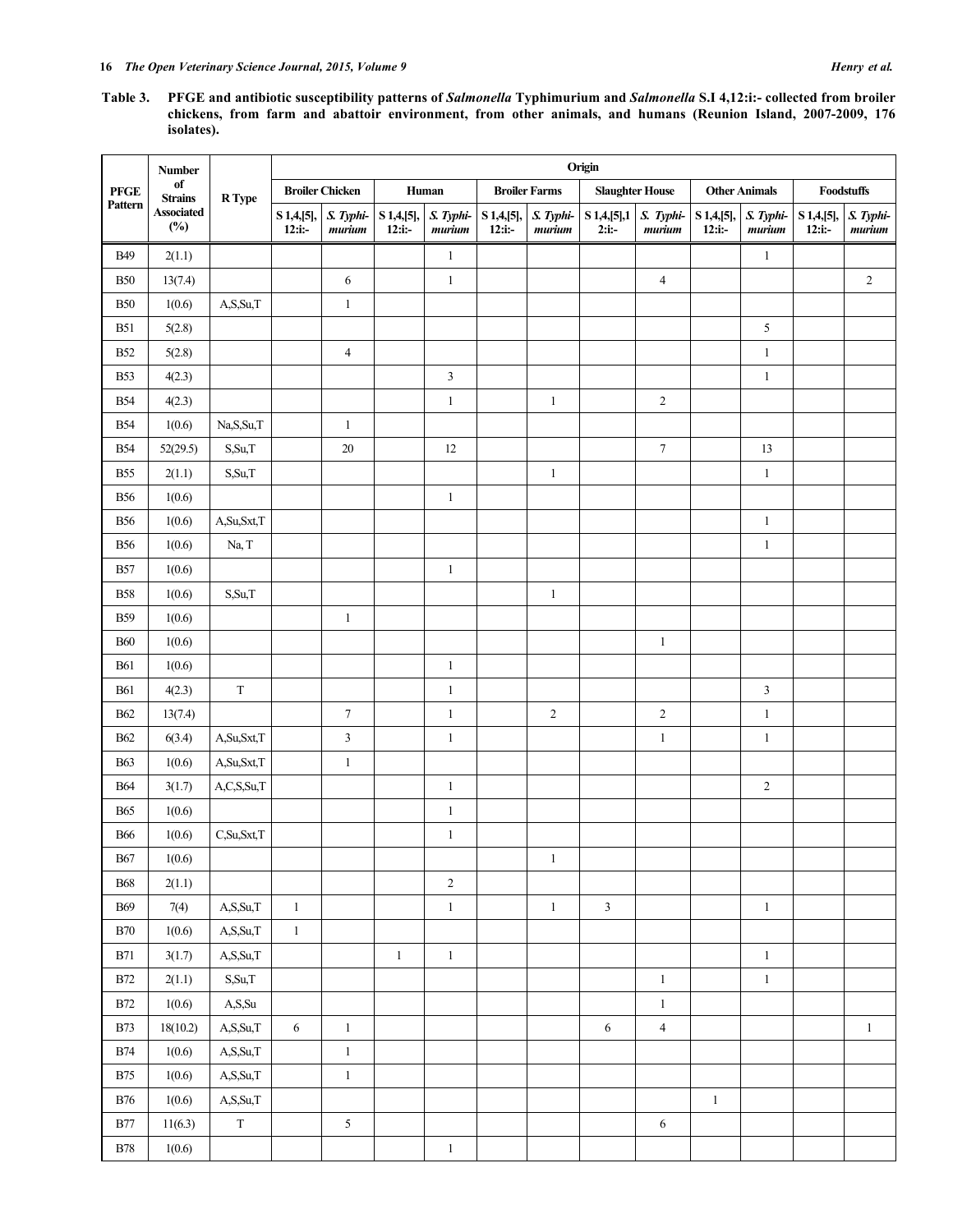isolates exhibited the same genetic pattern but showed differences in susceptibility to antibiotic drugs. This variability could be explained by genetic changes; mutation or horizontal transfer, linked for example to the selective pressure of drugs at the farm [45].

Multidrug resistance was generally observed in *Salmonella* Typhimurium [46] but in this study, only three isolates - one from human and two from pigs - exhibited the specific profile ACSSuT. This profile matched the phage type DT104 but it was not the prominent profile in our study. *Salmonella* Typhimurium DT104 has spread in various countries [47, 48] and it could also be present in Reunion Island. Nevertheless, this resistance profile was not found in chicken isolates; this could be explained by different practices in the poultry and pig industries.

Most *Salmonella* Typhimurium and *Salmonella* 1,4,[5],12:i:- isolates were susceptible to all the tested antibiotic drugs in contrast to results observed in mainland France [44]. Most of the isolates from Reunion Island showed resistance to ampicilin, streptomycin, sulfonamides and tetracycline as previously identified [49]. These antibiotic drugs have been the most commonly used antibiotic drugs in animal production in Reunion Island and this explained the frequent occurrence of resistance to these antimicrobial agents [50, 51]; only one *S. Typhimurium* isolate was resistant to nalidixic acid whereas this resistance has been observed frequently in the USA [52], in Japan [53] and in South-East Asia [54].

Analyses using serotyping and more specifically macrorestriction profiling by PFGE with Xba1 showed that no clonal relationship existed between PFGE and antibiotic resistance profiles. "The antimicrobial resistance characteristics could have been acquired by selective pressure of drugs or by horizontal transfer" [55]. It is therefore necessary to investigate veterinary practices to understand the differences between the pig and poultry industries.

This study strongly indicates a close genetic relationship between *S. Typhimurium* and *S*. 1,4,[5],12:i:- isolates from humans and broiler chickens. But poultry meat is not the only source of human *Salmonella* infections however, since the same profiles have been recovered from other animals. And even if the resistance of *Salmonella* to antibiotic drugs remains low, it also highlights the need for continuous surveillance to monitor antimicrobial resistance in bacteria associated with animals and humans.

#### **CONFLICT OF INTEREST**

The authors confirm that this article content has no conflict of interest.

#### **ACKNOWLEDGEMENTS**

The Authors wish to thank the staff of Avi Pole Reunion for their collaboration in collecting samples from poultry farms: Jef Reichardt, Jacky Berby, Jimmy Hoarau, François Penverne and Yvon Euzen; thanks also to the farmers.

The Authors would also like to thank the staff of the slaughterhouse for their organization of sample collection: Benjamin Boulanger, Eric Pascal and his staff, Stephanie Yeung, Pierre Reype and Guillaume Burel. Thanks to Dr.

Michault, Sandrine Picot (GHSR Reunion) and Dr Rogier for human isolates. The Authors thank all the corresponding laboratories of the French National Reference Centre for Salmonella (FNRC-Salm) network for their collaboration and "The FNRC-Salm is partially funded by the *Institut de Veille Sanitaire*".

The Authors are grateful to the staff of the AFSSA HQPAP and AFSSA CEB laboratory for their help in molecular analyses.

## **REFERENCES**

- [1] White PL, Baker AR, James WO. Strategies to control Salmonella and Campylobacter in raw poultry products. Revue Scientifique Et Technique (International Office of Epizootics) 1997; 16: 525-41.
- [2] Sow AI, Seydi M, Thiaw M, *et al*. Les salmonelloses au centre hospitalier universitaire de Fann à Dakar : aspects bactériologiques. Médecine et Maladies Infectieuses 2000; 30: 657-60.
- [3] Medeiros MI, Neme SN, da Silva P, *et al*. Etiology of acute diarrhea among children in Ribeiro Preto-SP, Brazil. Revista Do Instituto de Medicina Tropical de Sao Paulo 2001; 43: 21-4.
- [4] D'Aoust JY. Salmonella. In: Doyle MP, Eds., Foodborne bacterial pathogens. New York: Marcel Dekker Inc. 1989; pp. 327-446.
- [5] Thong KL, Goh YL, Radu S, *et al*. Genetic diversity of clinical and environmental strains of Salmonella enterica serotype Weltevreden isolated in Malaysia. J Clin Microbiol 2002; 40: 2498-503.
- [6] Martinez-Urtaza J, Peiteado J, Lozano-Leon A, Garcia-Martin O. Detection of Salmonella Senftenberg associated with high saline environments in mussel processing facilities. J Food Prot 2004; 67: 256- 63.
- [7] Doran G, Morris D, O'Hare C, *et al*. Cost-effective application of pulsed-field gel electrophoresis to typing of Salmonella enterica serovar Typhimurium. Appl Environ Microbiol 2005; 71: 8236-40.
- [8] Switt AIM, Soyer Y, Warnick LD, Wiedmann M. Emergence, distribution, and molecular and phenotypic characteristics of salmonella enterica serotype 4,5,12:i. Foodborne Pathog Dis 2009; 6: 407-15.
- [9] Parry CM. Antimicrobial drug resistance in Salmonella enterica. Curr Opin Infect Dis 2003; 16: 467-72.
- [10] Butaye P, Michael GB, Schwarz S, Barrett TJ, Brisabois A, White DG. The clonal spread of multidrug-resistant non-typhi Salmonella serotypes. Microb Infect 2006; 8: 1891-7.
- [11] Nakaya H, Yasuhara A, Yoshimura K, *et al*. Life-threatening infantile diarrhea from fluoroquinolone-resistant Salmonella enterica typhimurium with mutations in both gyrA and parC. Emerg Infect Dis 2003; 9: 255-7.
- [12] Cardinale E, Maeder S, Porphyre V, Debin M. Salmonella in fattening pigs in Reunion Island: Herd prevalence and risk factors for infection. Prev Vet Med 2010; 96: 281-5.
- [13] Stevens A, Kabore Y, Perrier-Gros-Claude JD, *et al*. Prevalence and antibiotic-resistance of Salmonella isolated from beef sampled from the slaughterhouse and from retailers in Dakar (Senegal). Int J Food Microbiol 2006; 110: 178-86.
- [14] Popoff MY, Bockemuhl J, Brenner FW, Gheesling LL. Supplement 2000 (no. 44) to the Kauffmann-White scheme. Res Microbiol 2001; 152: 907-9.
- [15] Kerouanton A, Marault M, Lailler R, *et al.* Pulsed-field gel electrophoresis subtyping database for foodborne Salmonella enterica serotype discrimination. Foodborne Pathog Dis 2007; 4: 293-303.
- [16] Ribot EM, Fair MA, Gautom R, et al. Standardization of pulsed-field gel electrophoresis protocols for the subtyping of *Escherichia coli* O157: H7 Salmonella, and Shigella for PulseNet. Foodborne Pathog Dis 2006; 3: 59-67.
- [17] Nei M, Li WH. Mathematical-model for studying genetic-variation intyerms of restriction endonucleases. P Natl Acad Sci Usa 1979; 76: 5269-73.
- [18] Tenover FC, Arbeit RD, Goering RV, *et al*. Interpreting chromosomal DNA restriction patterns produced by pulsed-field gel electrophoresis: criteria for bacterial strain typing. J Clin Microbiol 1995; 33: 2233-9.
- [19] Hunter PR. Reproducibility and indexes of discriminatory power of microbial typing methods. J Clin Microbiol 1990; 28: 1903-5.
- [20] Akoachere J, Tanih NF, Ndip LM, Ndip RN. Phenotypic characterization of salmonella typhimurium isolates from food-animals